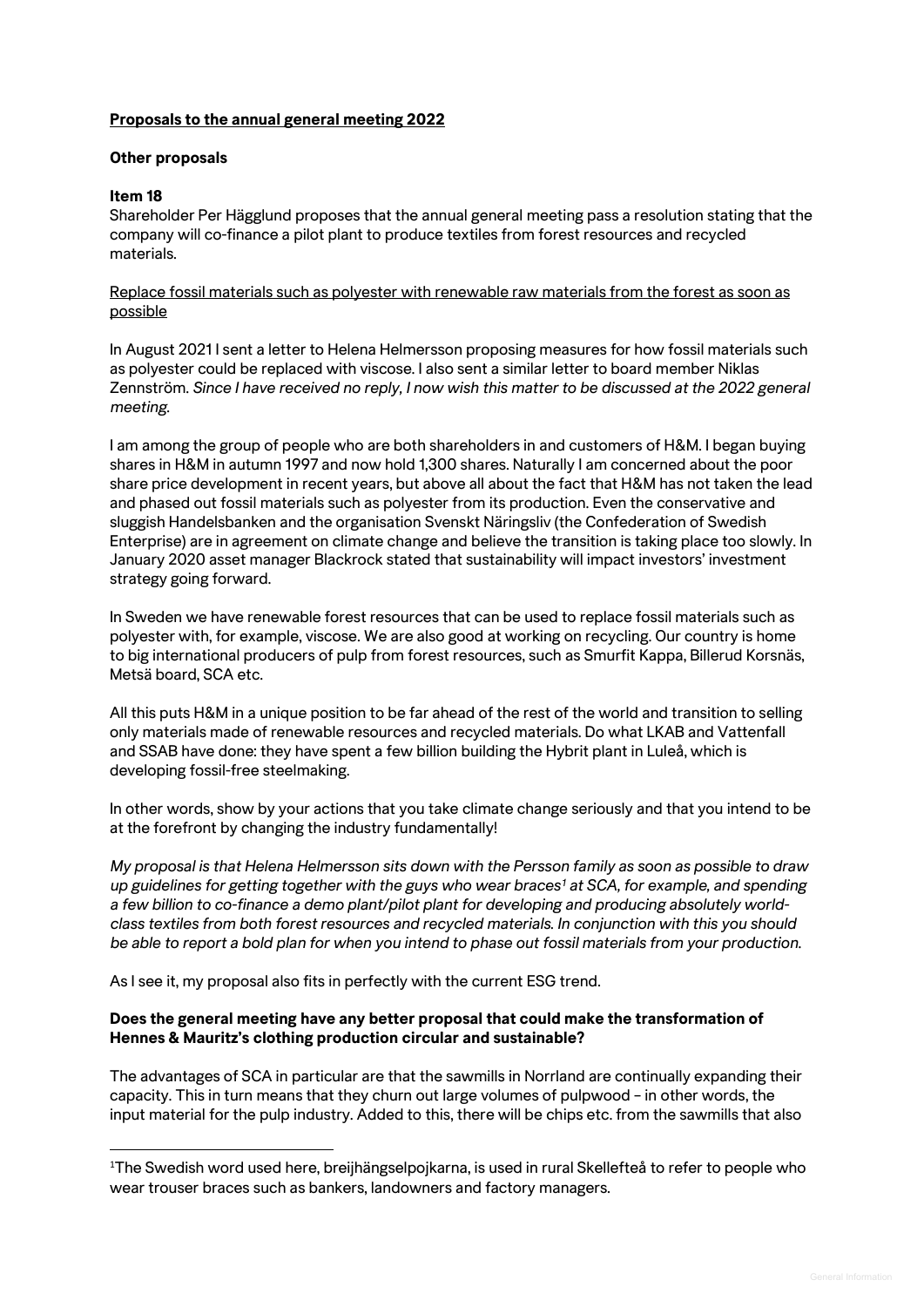go to the pulp industry. Around half of the volume of a log is turned into planks and boards in the sawmills, while the rest goes to pulp mills and heating plants.

SCA is northern Europe's largest forest owner and the pulp mills are 50 percent supplied from SCA's own forests. All this means that there will be plenty of pulpwood available for a reasonable price for a long time to come. It is highly likely that SCA's pulp mills, in addition to their own energy production, will also have access to a stable electricity supply going forward. SCA's website states that at the end of 2020 the company has 561 turbines (for wind power) on its land that produced 2.6 TWh in 2018, and this is expected to increase to 9 TWh in 2023.

Skellefteå, 2 February 2022

Yours sincerely,

Per Hägglund

### **Item 19**

"Ordinary Resolution Proposed by Fair Action prior to Annual General Meeting 2022

#### **Resolution**

The Annual General Meeting calls on the Board of Directors to:

Join negotiations with union representatives, in order to create a transparent and legally binding agreement that will:

- 1. Ensure all workers in H&M's supply chain are paid their legally mandated or regular wages whichever is higher – and severance pay, which many workers did not receive during the Covid-19 pandemic.
- 2. Ensure, through the creation of a legally binding severance guarantee fund, that workers are never left without compensation again, in case their employer's factory faces bankruptcy or other unforeseen events that impact its workers.

# **Brief context for the proposed resolution**

Factory employees in the global textile industry have been disproportionally hard hit by the Covid-19 pandemic. As stores and shopping malls closed due to the Covid-19 pandemic in the beginning of 2020, millions of textile workers lost their livelihoods, often overnight. Numerous employees were sent home without adequate notice and without receiving their legally mandated wages and severance pay.

Globally, 13 months into the pandemic, workers were owed USD 11,85 billion in unpaid income and legally mandated severance pay. Most of these workers have still not been compensated for their lost income. For example, [two thousand employees](https://www.workersrights.org/wp-content/uploads/2021/04/Fired-Then-Robbed.pdf) at an H&M supplier factory, Gladpeer Garments in Cambodia, are still waiting on USD 1,4 million in unpaid severance.

Most of H&M's production takes place in countries where there are inadequate social security systems, if any, and these are usually very weakly enforced, or not enforced at all, meaning workers often do not have any source of income if they lose their jobs. Workers in Bangladesh, Cambodia and other of H&M's key countries of production have been facin[g severe hunger and are accumulating](https://cleanclothes.org/file-repository/ccc-still-underpaid-report-2021-web-def.pdf/view)  [debt](https://cleanclothes.org/file-repository/ccc-still-underpaid-report-2021-web-def.pdf/view) to buy food for their families.

The United Nations Guiding Principles on Business and Human Rights affirm that corporations have a responsibility to respect human rights within company-owned operations and throughout their supply chain. H&M [claims to have committed](https://www2.hm.com/en_in/sustainability-at-hm/our-work/fair.html) to these Guiding Principles.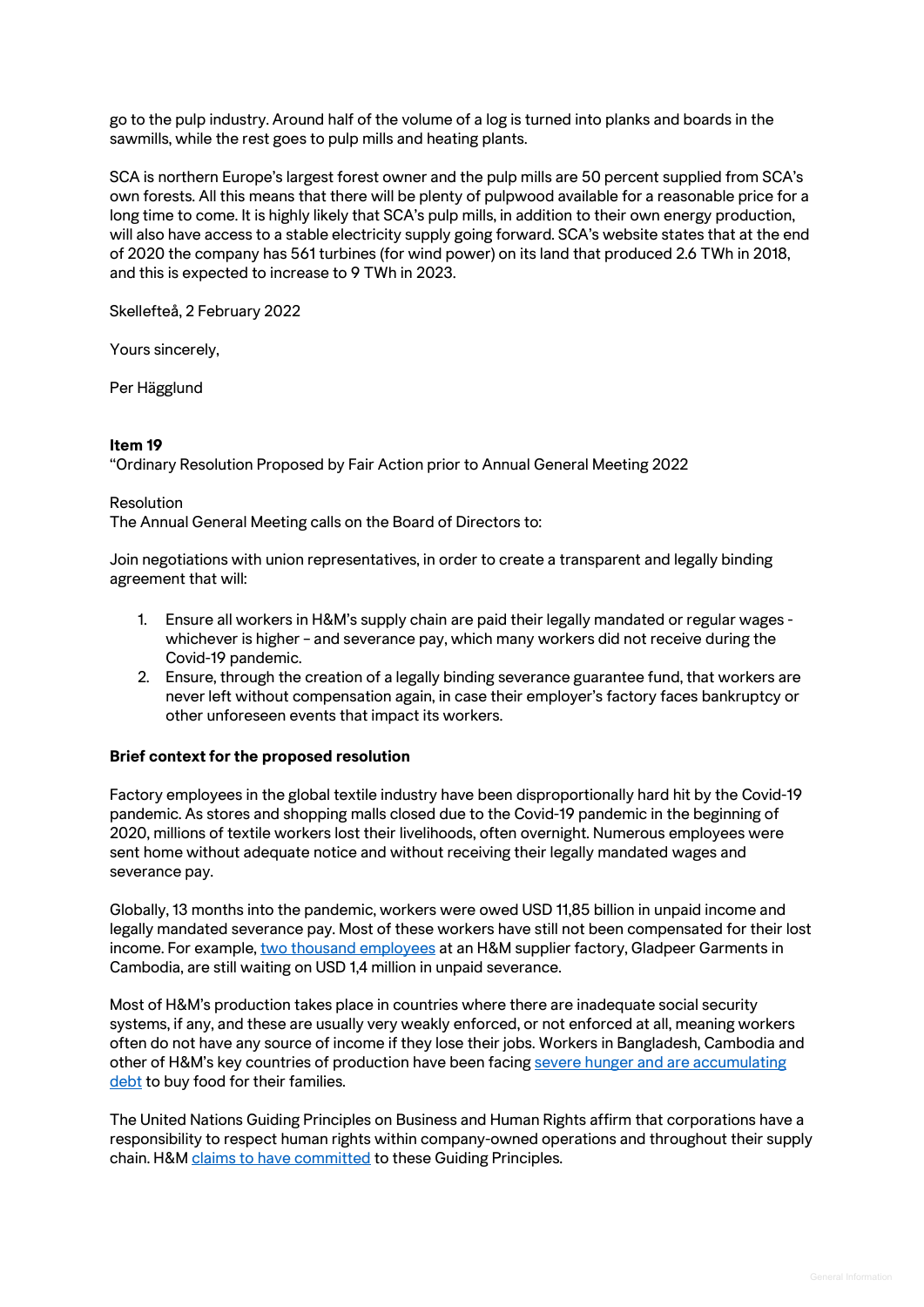As the second largest fashion company in the world, H&M has a great opportunity – and obligation – to take action to live up to this commitment by joining negotiations with union representatives in order to create a legally binding agreement. Just as H&M did after the collapse of the textile factory Rana Plaza in 2013."

### **Item 20**

Shareholder proposal from Fondazione Finanza Etica.

**Whereas:** as long-term shareholders, we believe that companies should incentivise the creation of sustainable, long term value. While much is being done to reduce the fashion industry's impact on climate change, less well known and covered is the industry's heavy footprint on biodiversity.

The apparel industry is a significant contributor to biodiversity loss. Apparel supply chains are directly linked to soil degradation, conversion of natural ecosystems, and waterway pollution. Biodiversity loss and climate change are interdependent and mutually reinforcing.

According to an analysis by McKinsey & Company[2,](#page-2-0) the apparel sector's five largest contributors to biodiversity loss are:

- Cotton agricolture (farming is insecticide, pesticide and water intensive, genetically modified cotton is largely used);
- Wood-based natural fibres/man-made cellulose fibres (MMCFs, 30% of which allegedly come from endangered and primary forests);
- Textile dyeing and treatment (which may contaminate waterways and overexploit freshwater);
- Microplastics (ca. 35% of primary micro plastics in the world's oceans originate from the washing of synthetic textiles);
- Waste (ca. 73% of textile waste is incinerated or ends up in landfills, which release pollutants into their surroundings and contribute to habitat loss).

The environmental exposure caused by the clothing industry occurs primarily in the upstream value creation stages along the textile chain. While upstream suppliers are mainly responsible for the high emissions of greenhouse gases and air pollution, the extraction of raw materials causes a high biodiversity-, water- and eutrophication footprint. The loss of biodiversity and eutrophication come mainly from agricultural processes, especially the cultivation of cotton and other textile fibres.

In this context, H&M has decided to source 100% sustainable cotton by 2020, use 100% recycled or otherwise sustainable materials by 2030 and has committed to establish a climate-positive value chain by 2040 - "all the way from cotton farms to the customers' washing machines and recycling baskets".

With all these current company's efforts concerning sustainability, it is still not clear how, in spite of a business model that is built on a "fast fashion" approach, it wants to fully address the growing biodiversity crises and climate change impacts in its supply chain.

**Be it resolved:** we request that H&M:

- Separately discloses how much of the sustainably sourced cotton is either recycled, organically produced or sourced through the "Better Cotton Inititaive";

- Fully discloses its organically sourced (GMO-Free) cotton by means of an independent organic cotton label such as the Global Organic Textile Standard (GOTS);

- sets targets for thresholds of recycled fibres in its purchasing volumes (yarns, fabrics and

<span id="page-2-0"></span><sup>2</sup> *https://www.mckinsey.com/industries/retail/our-insights/biodiversity-the-next-frontier-in-sustainable-fashion*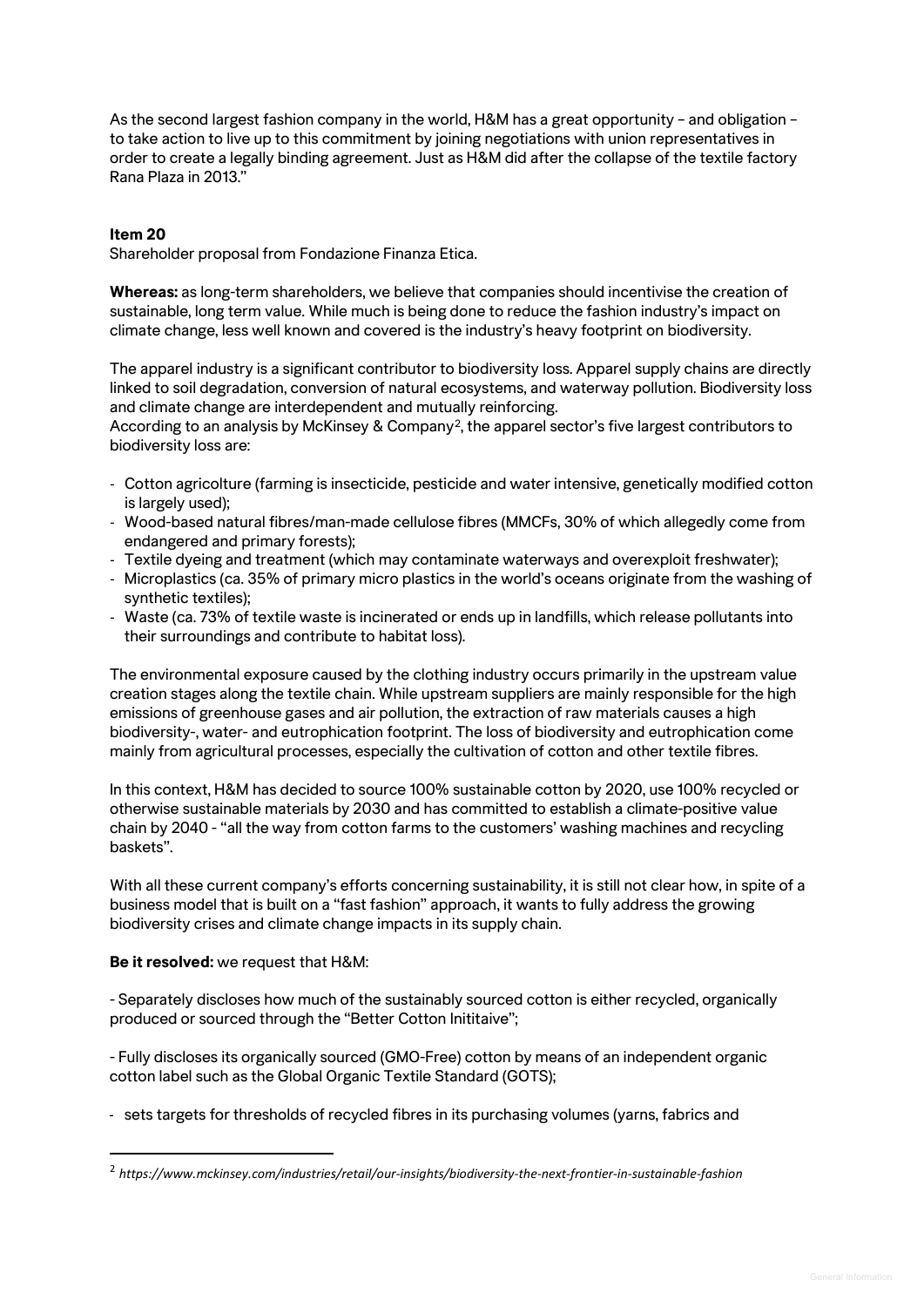garments).

- Indicates how it wants to increase the product life cycle of its clothes by promoting long- lasting quality materials and clothes which are ready to be recycled by design and how it wants to replace composite materials by mono-materials over time by means of specific targets.

**Supporting statement:** we recommend that the above mentioned sustainability targets and further details on H&M's biodiversity policy:

- are disclosed in the company's website and in the H&M group sustainability report;

- include precise targets on the improvement of its biodiversity footprint specifically for the agricultural raw material extraction.

#### **Item 21**

Shareholder proposal from Fondazione Finanza Etica.

**Whereas:** as shareholders, we look to the companies to manage their human rights risks and address their human rights impacts as a demonstration of strong risk oversight and sound corporate governance.

H&M has disclosed that it strictly prohibits any type of forced labour in its supply chain, regardless of the country or region. Moreover, the company states that it does not work with any garment manufacturing factories located in XUAR (Xinjiang Uyghur Autonomous Region), and does not source products from this region. Cotton for H&M's production will no longer be sourced from XUAR either. In addition, H&M has conducted an inquiry at all the garment manufacturing factories it works with in China aiming to ensure that workers are employed in accordance with the company's Sustainability Commitment, and comply with its migrant worker guideline[3](#page-3-0).

Despite the company's efforts, it is not clear how H&M ensures that it is not involved in supply chain or labour rights issues elsewhere in China, that might be related to the Uyghur forced labour issue. In particular, information is missing on how the company is preventing (among suppliers based elsewhere in China, or in other countries):

- *indirect* sourcing of cotton or semi-finished products from XUAR;
- the use of forced labour from XUAR.

Although the company states that its audit and monitoring programme covers 100% of first tier manufacturing and processing units, as well as second-tier component suppliers of fabric and yarn corresponding to approximately 70% of the total production volume<sup>[4](#page-3-1)</sup>, the audits' results are not disclosed. The latest publicly available results date back to the 2010 financial year[5](#page-3-2).

#### **Be it resolved:** we request that H&M:

- fully disclose how it is preventing *indirect* sourcing of goods and use of forced labour from XUAR;
- discloses the number of audits it conducts each year in China and other regions, including data on compliance progress at comparable factories on workers' basic rights (including the payment of a living wage), workers' rights, health & safety, environment and other relevant issues identified in the 2010 audit report;
- discloses information about cases of non-compliance and their remediation.

<span id="page-3-0"></span><sup>3</sup> *https://hmgroup.com/sustainability/fair-and-equal/human-rights/h-m-group-statement-on-due-diligence/*

<span id="page-3-1"></span><sup>4</sup> *https://hmgroup.com/wp-content/uploads/2021/05/HM-Group\_2020-Modern-Slavery-Statement.pdf*

<span id="page-3-2"></span><sup>5</sup> *https://about.hm.com/content/dam/hm/about/documents/masterlanguage/CSR/performancedownload/performance\_ch oose%20and%20reward%20responsible%20partners.pdf*